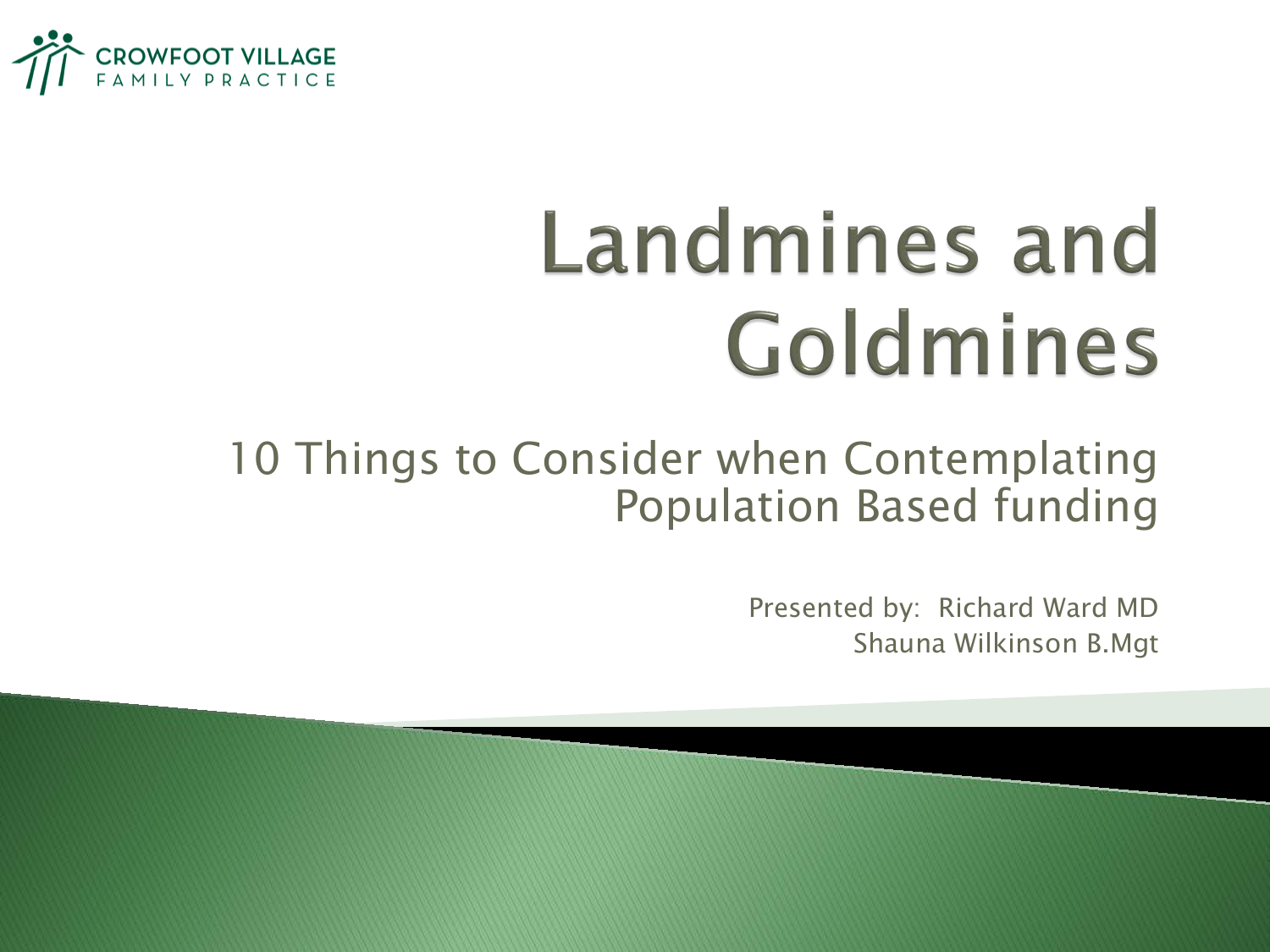#### **Background**

Alberta Health, politicians and the AMA have signaled the desire and need for a different funding model for Family Physicians. Pilots are already underway for population based funding.

Crowfoot Village Family Practice has over a decade of experience in providing care through an alternative funding model.

Today we will summarize learning's from ten years of providing team based care to a rostered panel of patients.

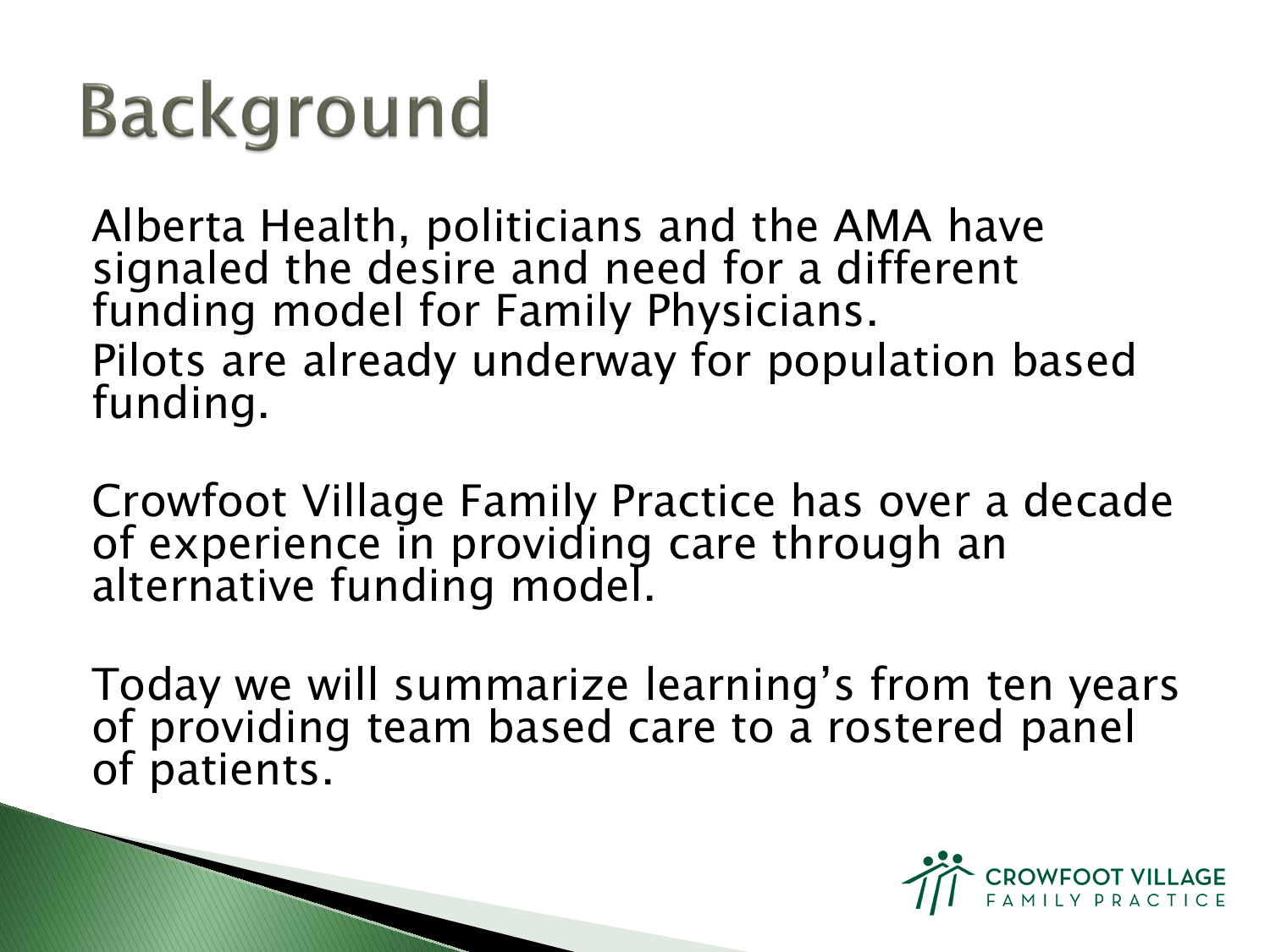#### Agenda

- ▶ Crowfoot 101
- Landmines and Goldmines group activity
- ▶ Our top 10 things to consider....
- **Discussion**

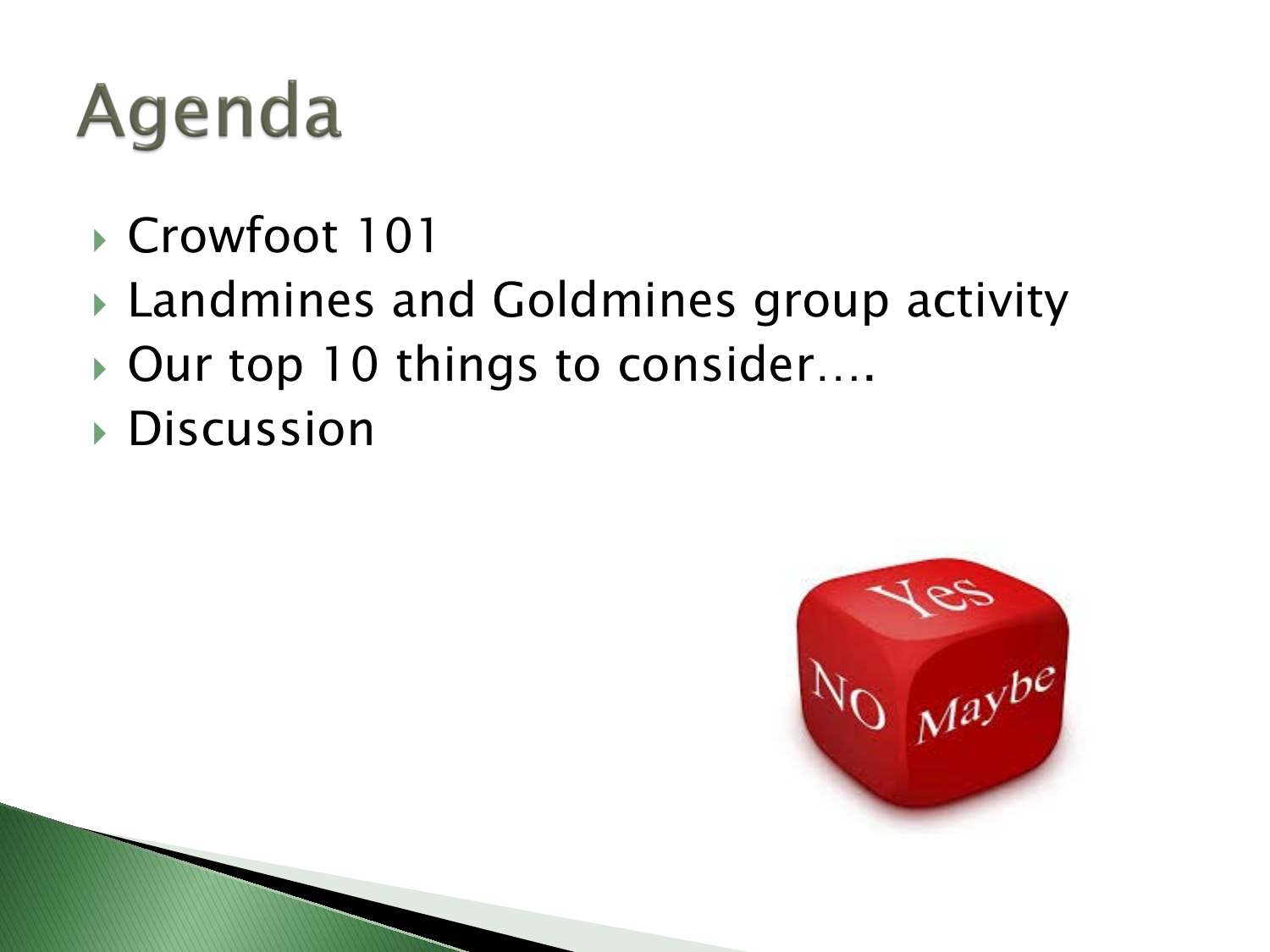#### **Faculty/Presenter Disclosure**

#### Faculty: Rick Ward

- Relationships with commercial interests:
	- Grants/Research Support: Pfizer, Lilly, Cortria Corp
	- Speakers Bureau/Honoraria: Astra Zeneca, Bayer, Boehringer Ingelheim, BMS, Eli Lilly, Forest, Janssen, Leo Pharmaceuticals, Novartis, Merck , Pfizer, Sanofi Aventis, Schering-Plough, Shire
	- Consulting Fees: Astra Zeneca, BI, Shire, Pfizer, BMS
	- Other: Nil

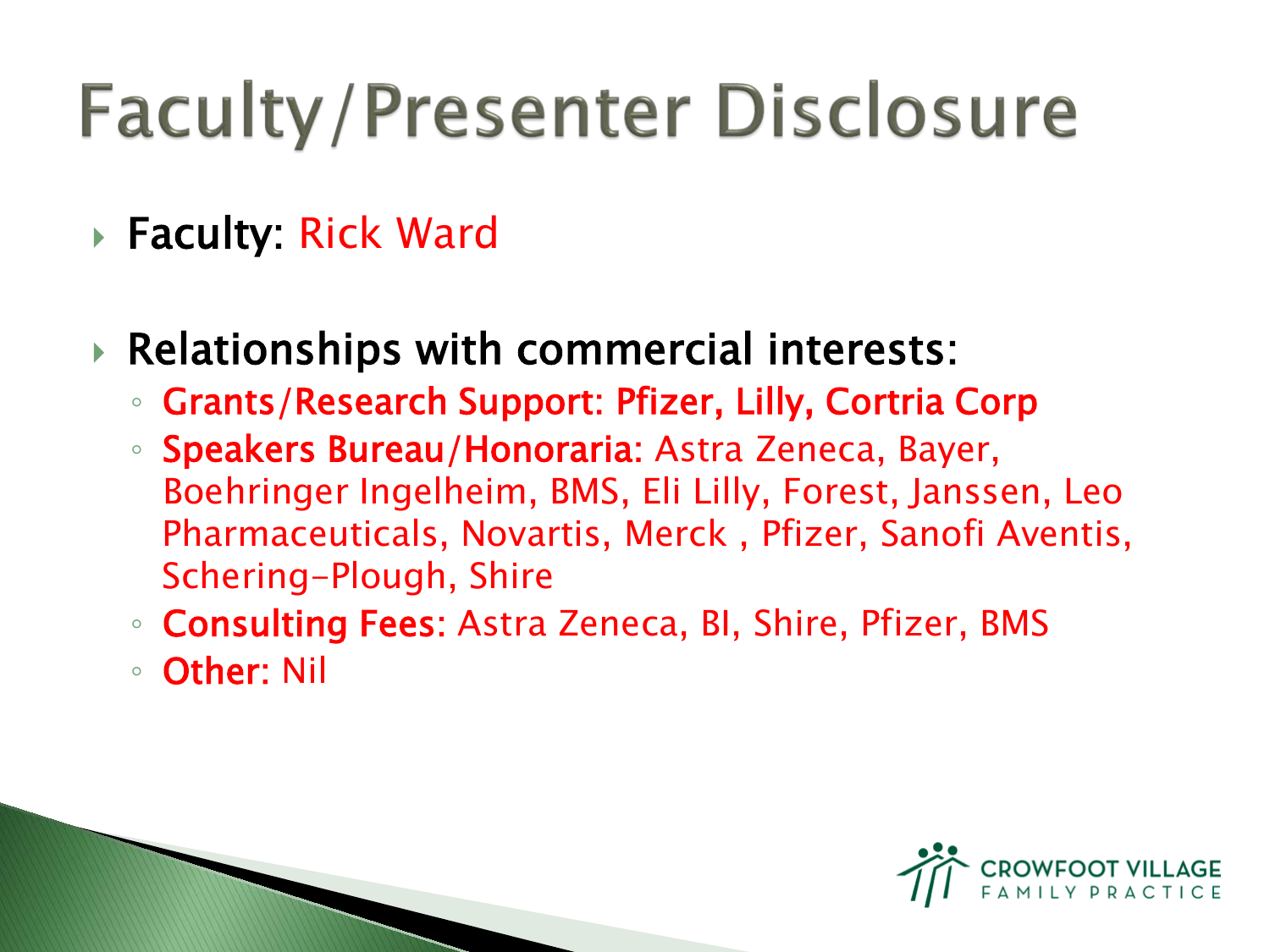#### **Disclosure of Commercial Support**

 This program has received no commercial or external support



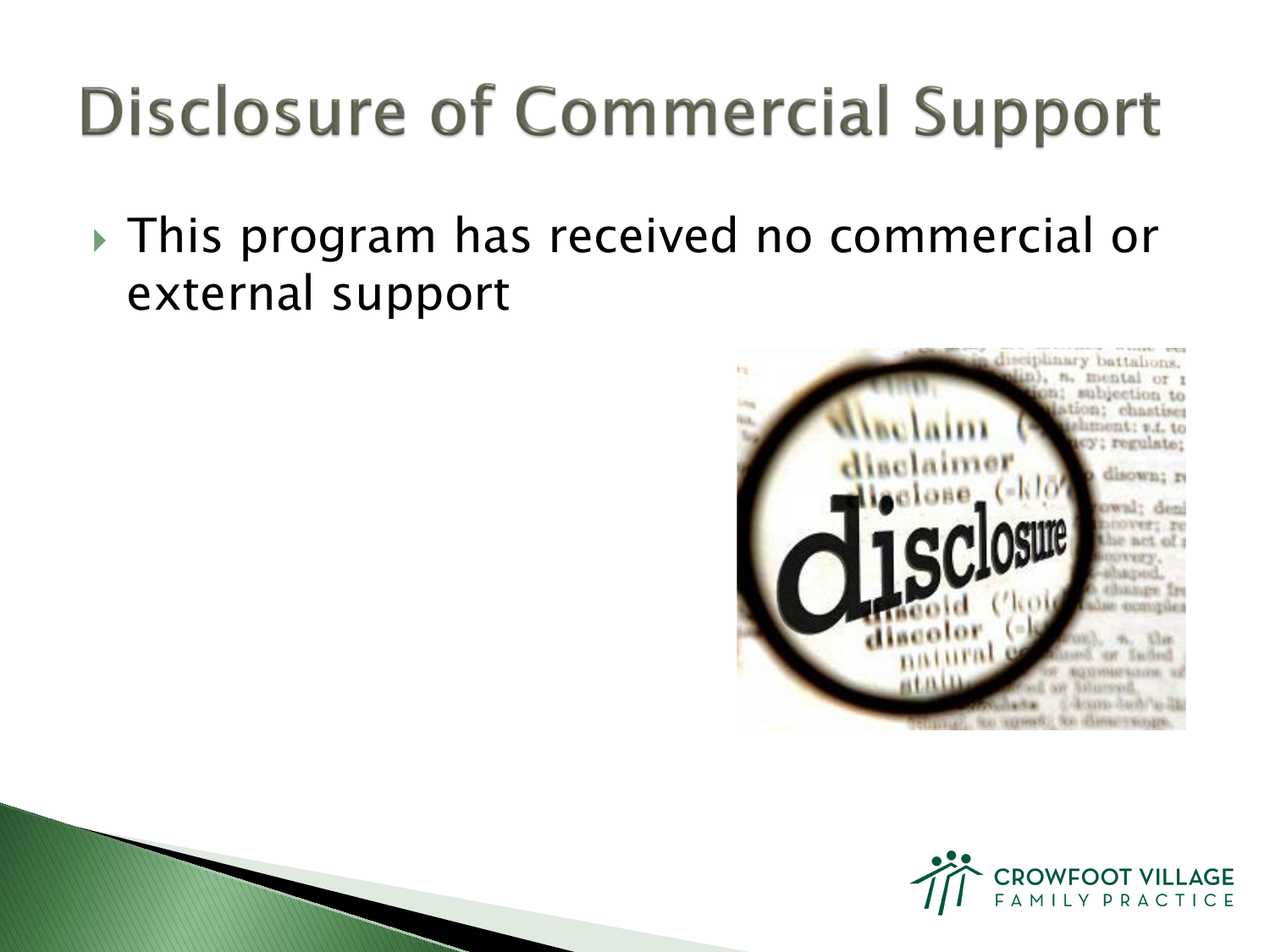#### **Mitigating Potential Bias**

**► The information presented is about a** payment models and practice organization and directly unrelated to activities which would otherwise constitute a potential for conflict.



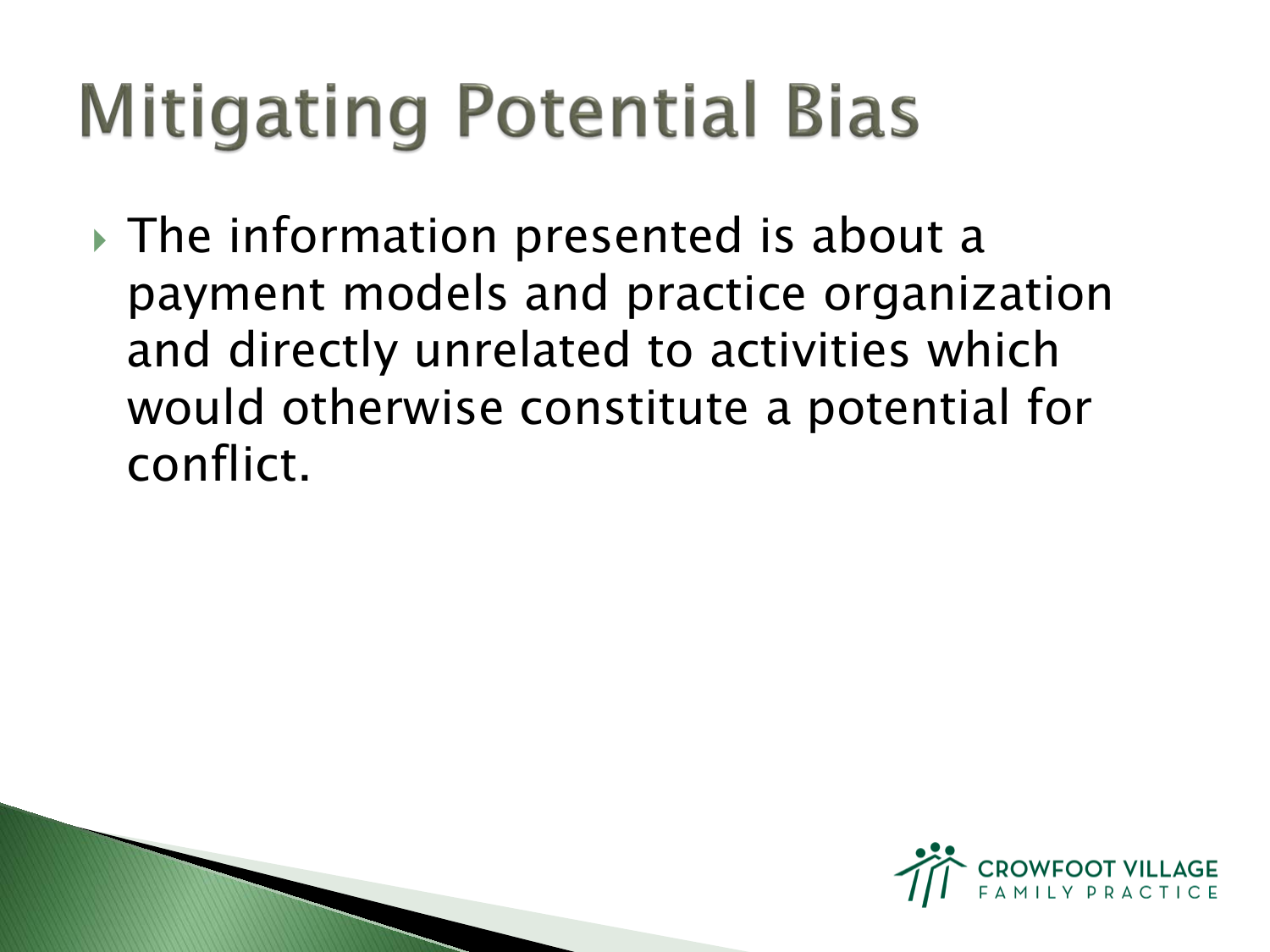### Crowfoot 101

- ARP Developed in partnership with AHS, AMA, AH and Ministry of Health beginning in 1996
- ▶ Have been operating under ARP since 1999
- Became a Ministerial Order in 2013
- ARP is a blended model 90% capitation 10% FFS.
- Remuneration is based on FFS structure includes a "basket" of services comprising all community based care.

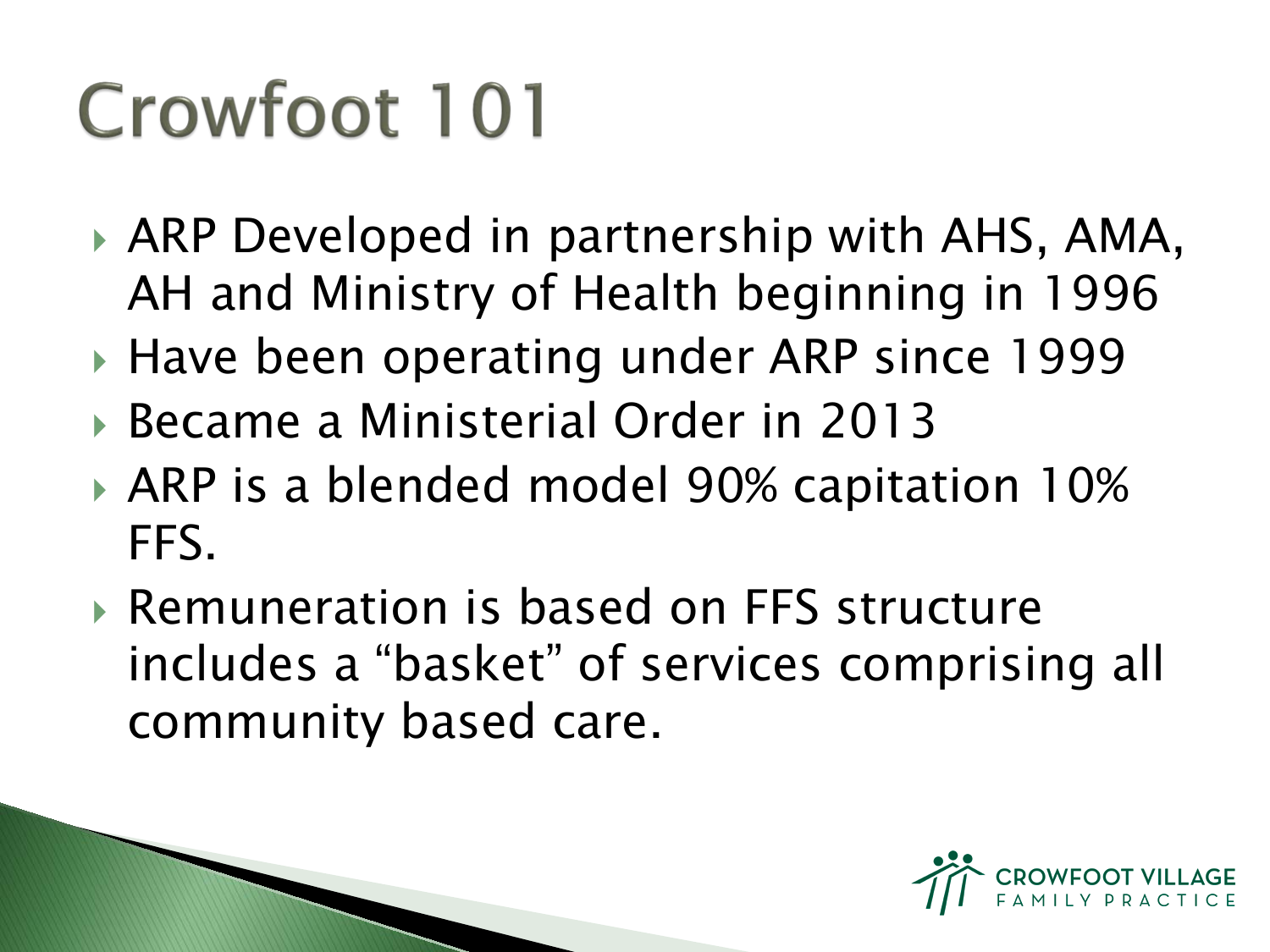### Crowfoot 101

- Achieved same day next day access for patients in 2013.
- ▶ 20% of patient encounters are provided by multidisciplinary team members
- Maintained no show rate less than 5% since 2010 for both providers and MDT
- Integrating principles of the \*Wagner Model of CDM\*
- Multiple ways for patients to access care: Email, Phone, Health team

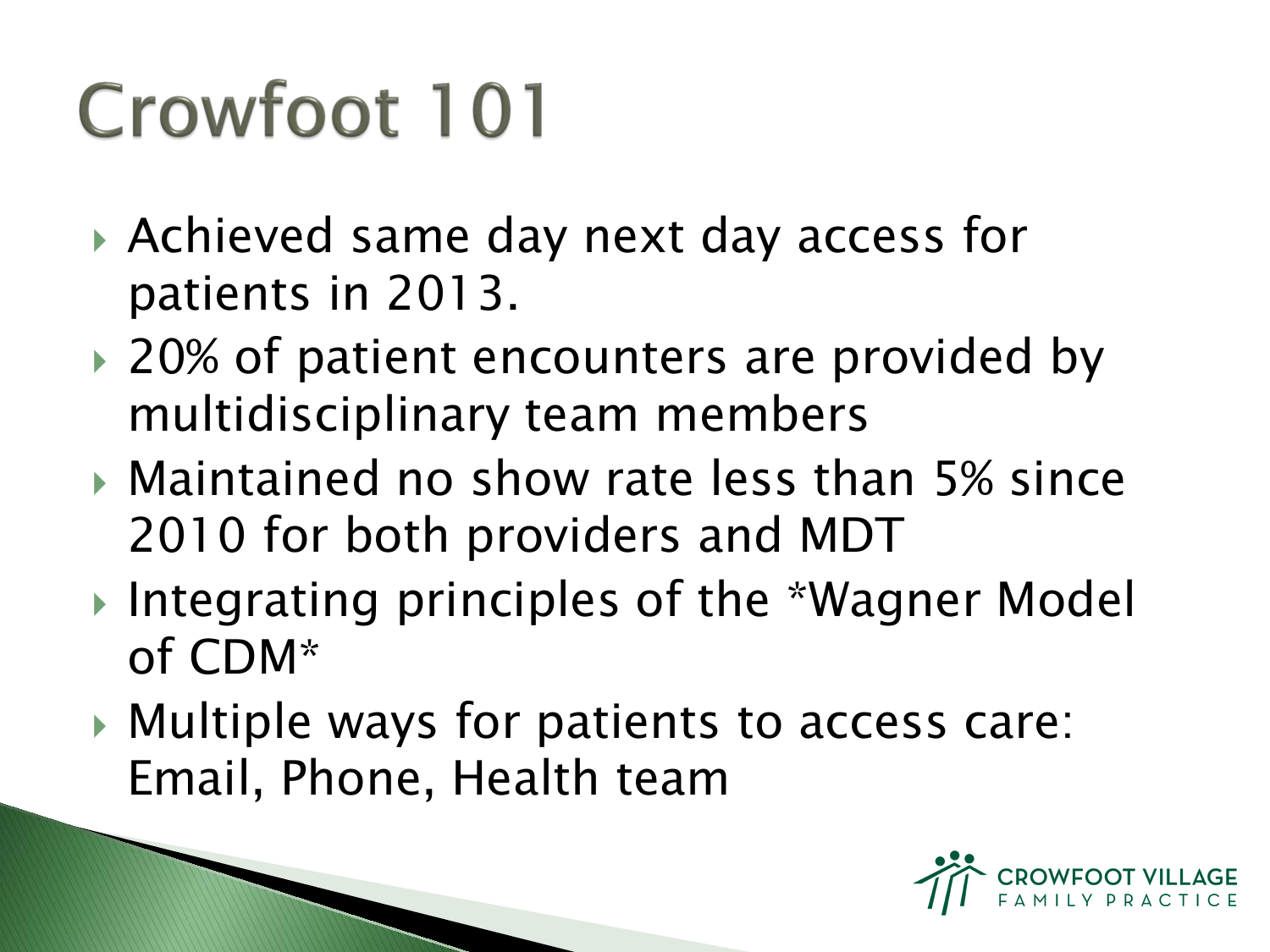### Characteristic 1 - Money

| Landmines                                                                                                                               | <b>IGoldmines</b>                                                                                                 |
|-----------------------------------------------------------------------------------------------------------------------------------------|-------------------------------------------------------------------------------------------------------------------|
| A practice could 'cherry pick'<br>mostly well patients or be<br>overwhelmed by a panel of patient<br>requiring high resource investment | Stable, predictable funding allows<br>practice to determine resources<br>and budget for the provision of<br>care. |
|                                                                                                                                         | It allows aligning clinical payment<br>with what is valued behavior                                               |

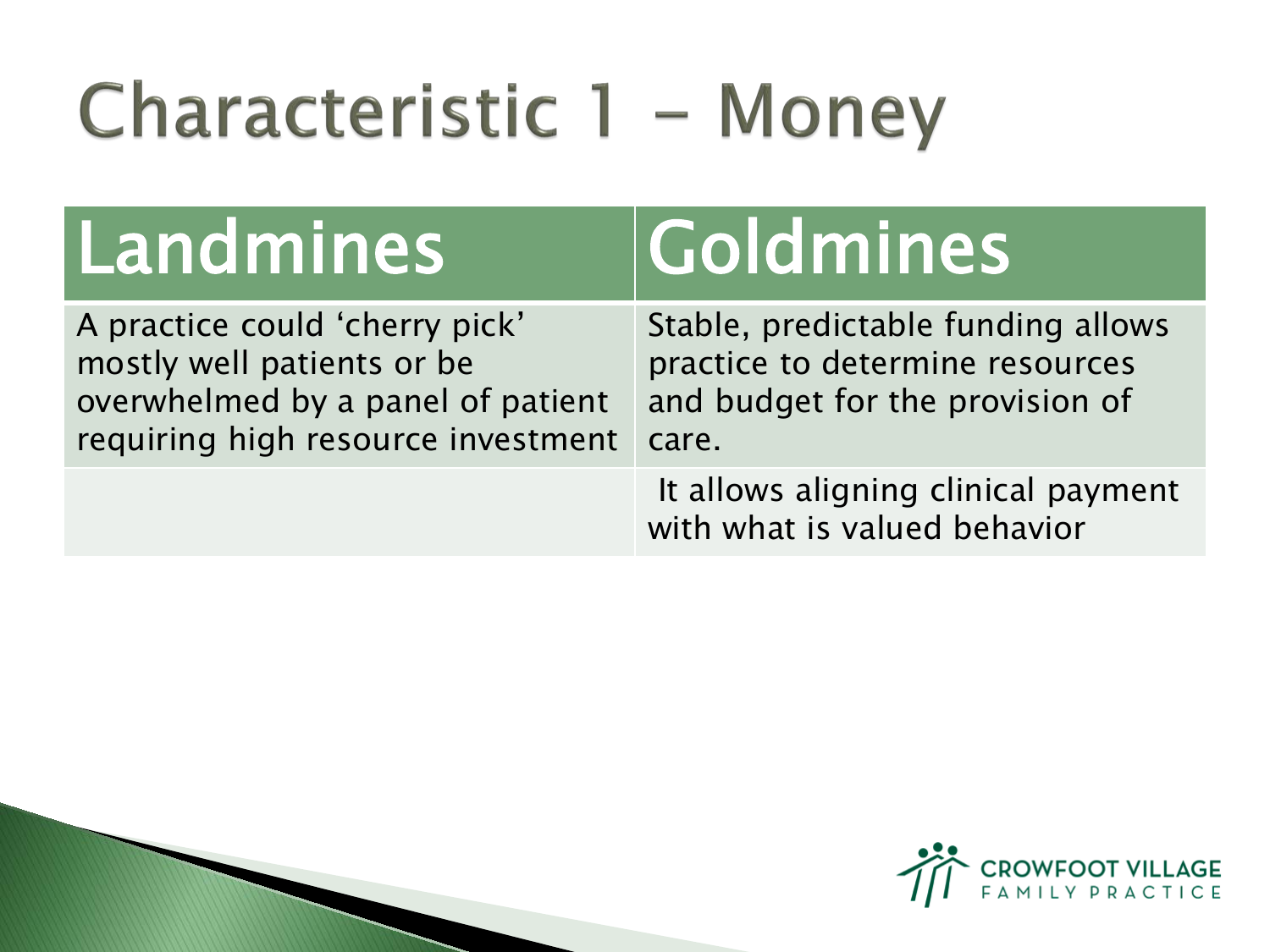#### Characteristic 2 - patient engagement and MH management

# Landmines Goldmines

over loyalty or simply forget to 'call us first'

Many providers bill 'GP codes' for which CVFP gets negated which are not within the scope of control of the patient or CVFP. (example – Cancer Center extenders, cross referrals by specialists, Special Interest GP's)

Allows the Medical Home to create an accountable culture which aligns with principles of continuity of care and attachment

It incents access: if CVFP can't provide timely care – patients will go elsewhere.

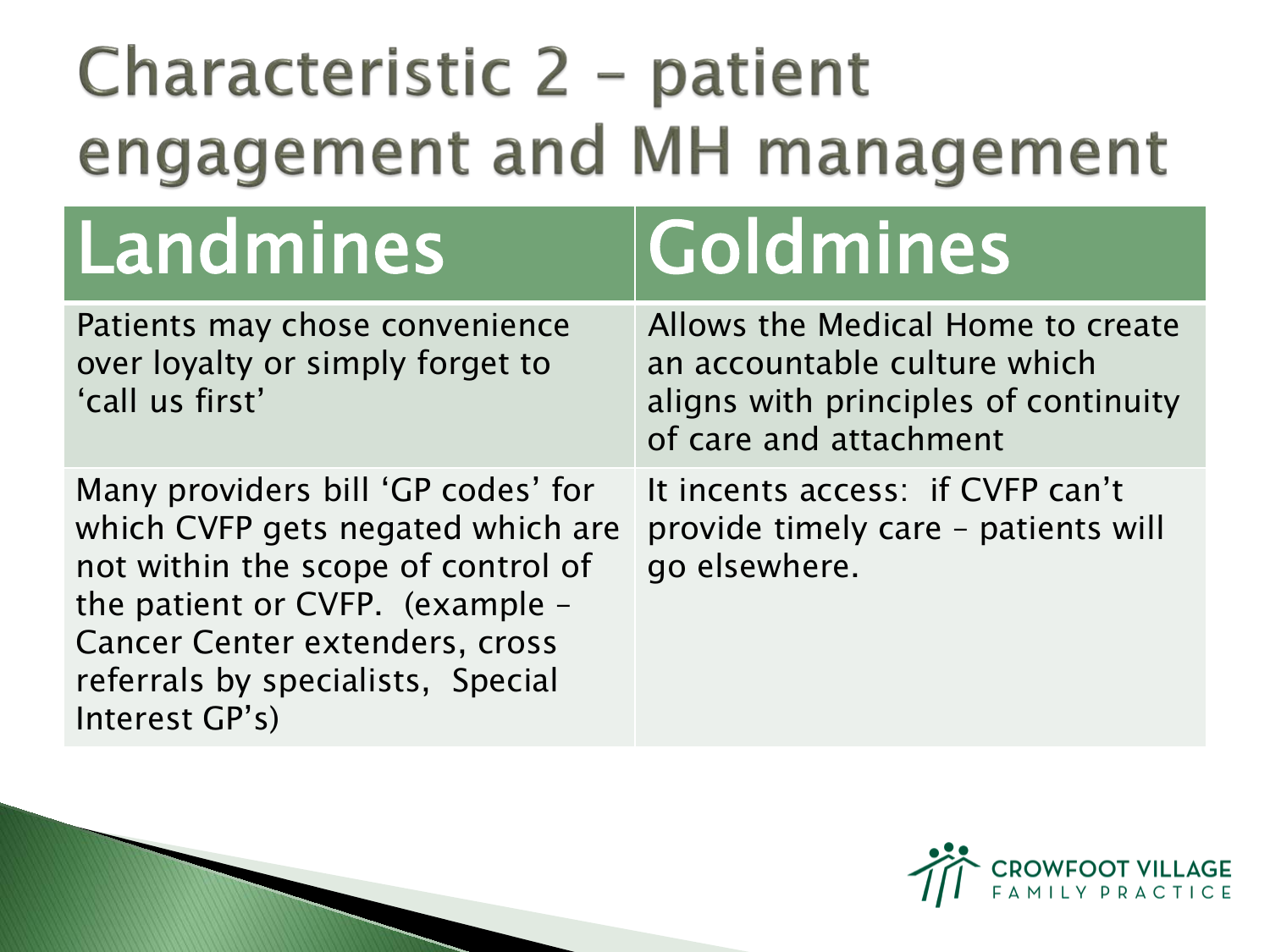## Characteristic 3 - the team

| Landmines                                                                                                                                                                                                      | Goldmines                                                                                                 |
|----------------------------------------------------------------------------------------------------------------------------------------------------------------------------------------------------------------|-----------------------------------------------------------------------------------------------------------|
| Requires medical and operational<br>leadership. Management and<br>clinical processes which require a<br>level of expertise and<br>sophistication required of a small<br>business with yearly budget of<br>3.5M | High provider satisfaction as team<br>is working to full scope of practice                                |
| High overhead expenses                                                                                                                                                                                         | The ability to efficiently manage a<br>larger panel size than a<br>'traditional' practice                 |
|                                                                                                                                                                                                                | For patients - one stop shopping<br>for integrated and comprehensive<br>team based interdisciplinary care |

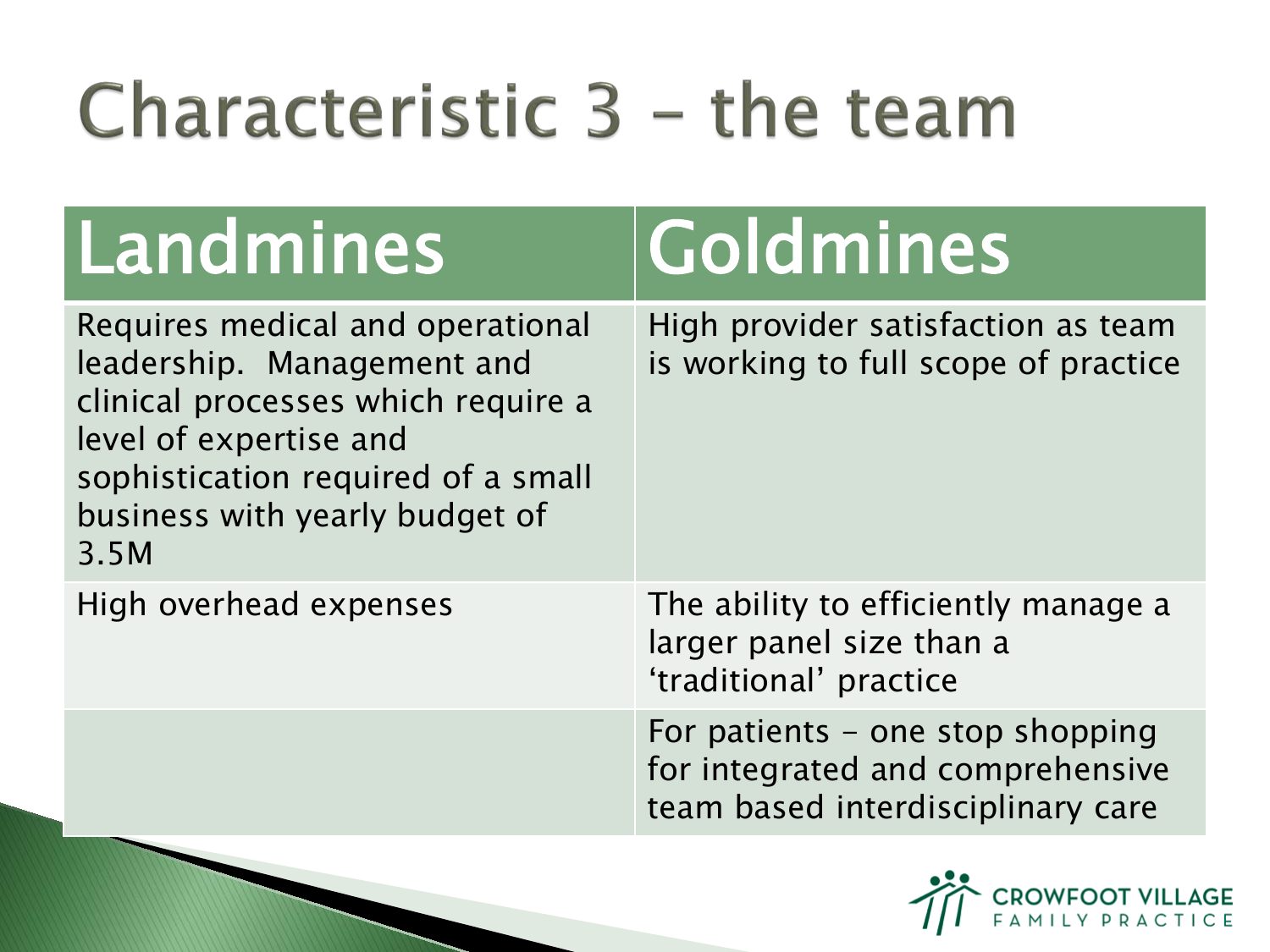#### Characteristic 4 - care provision

| Landmines                                                                                    | <b>Goldmines</b>                                                                                   |
|----------------------------------------------------------------------------------------------|----------------------------------------------------------------------------------------------------|
| The model 'discourages' in office<br>visits - could lead to quality issues. the Medical Home | Flexible, patient centered care in                                                                 |
| MD focused to team focused<br>means a new skill for doc's:<br>'passing the halo'             | The ability to efficiently manage a<br>larger panel size than a<br>'traditional' practice          |
|                                                                                              | Incredible ability to provide quality<br>care by a talented team who<br>embrace principles of PCMH |

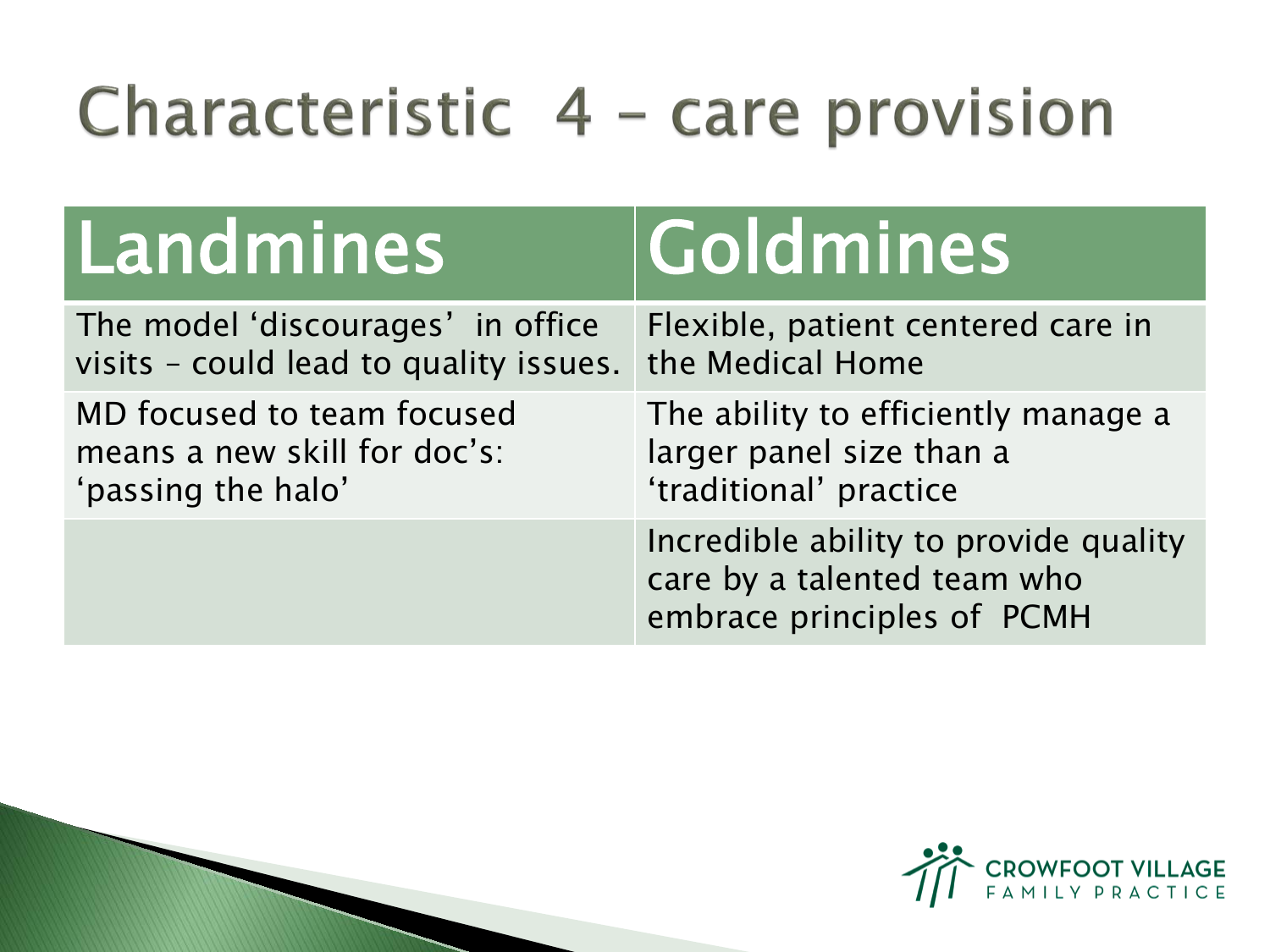#### Our top ten

| <b>GOLDMINES</b>                                                                               | Landmines                                                             |
|------------------------------------------------------------------------------------------------|-----------------------------------------------------------------------|
| Ensure alignment between<br>physicians and staff ('We-ness')                                   | Requires a culture change:<br>patients and providers                  |
| Strong physician and<br>operational leadership is<br>critical - invest in change<br>management | The tyranny of the urgent                                             |
| Invest in $QI$ – Measurement =<br>quality = satisfaction                                       | Governance challenges - 'How<br>do 15 physicians make a<br>decision?' |



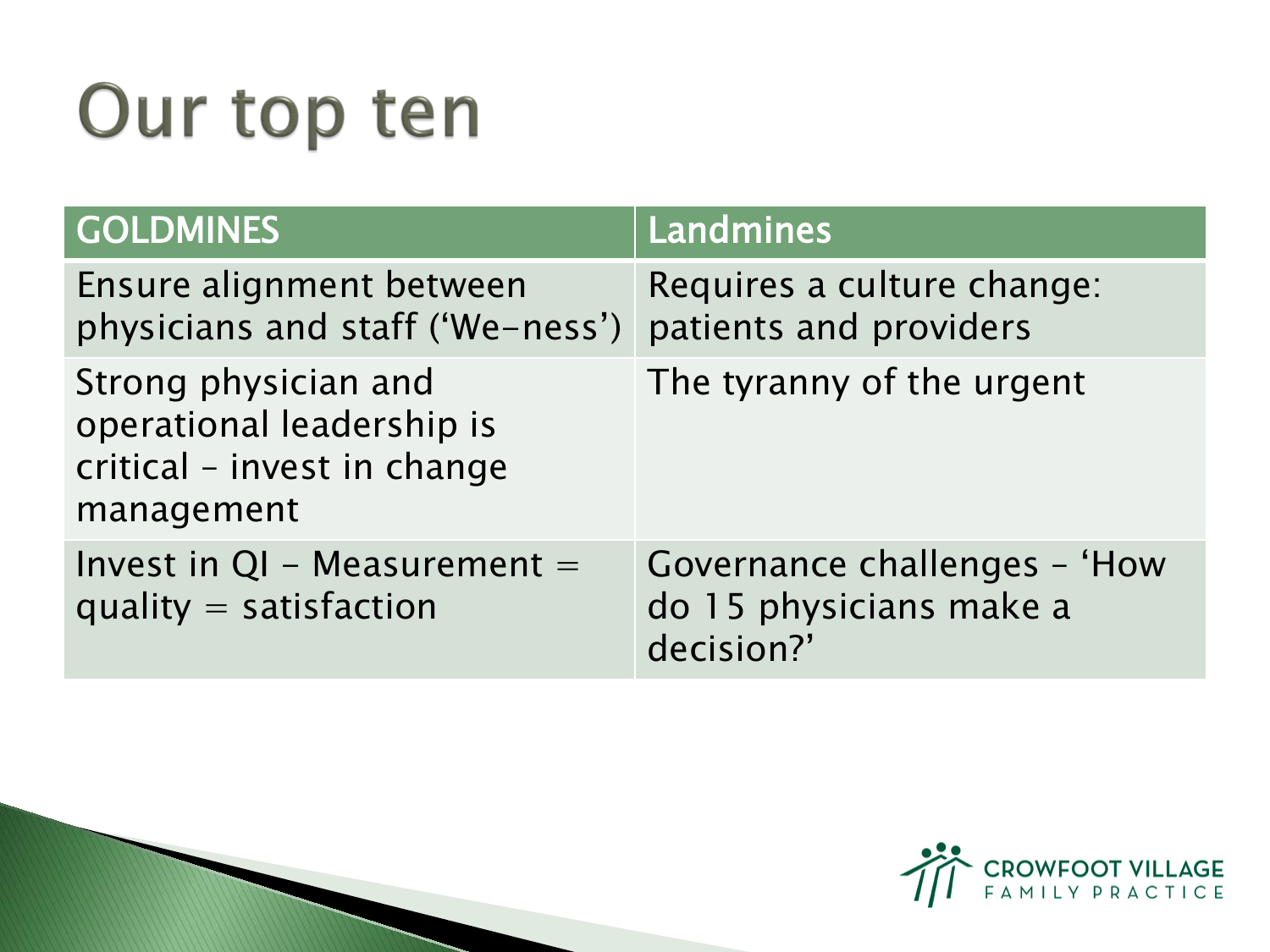#### Our top ten

| <b>Goldmines</b>                                                                             | Landmines                                                       |
|----------------------------------------------------------------------------------------------|-----------------------------------------------------------------|
| <b>Really</b> being team<br>based means focusing<br>on team                                  | Zombie concepts -<br>'CVFP is too<br>expensive'                 |
| <b>Capitation allows</b><br>innovation - innovate<br>thoughtfully to avoid<br>change fatigue | Long term viability<br>which is not in your<br>scope of control |